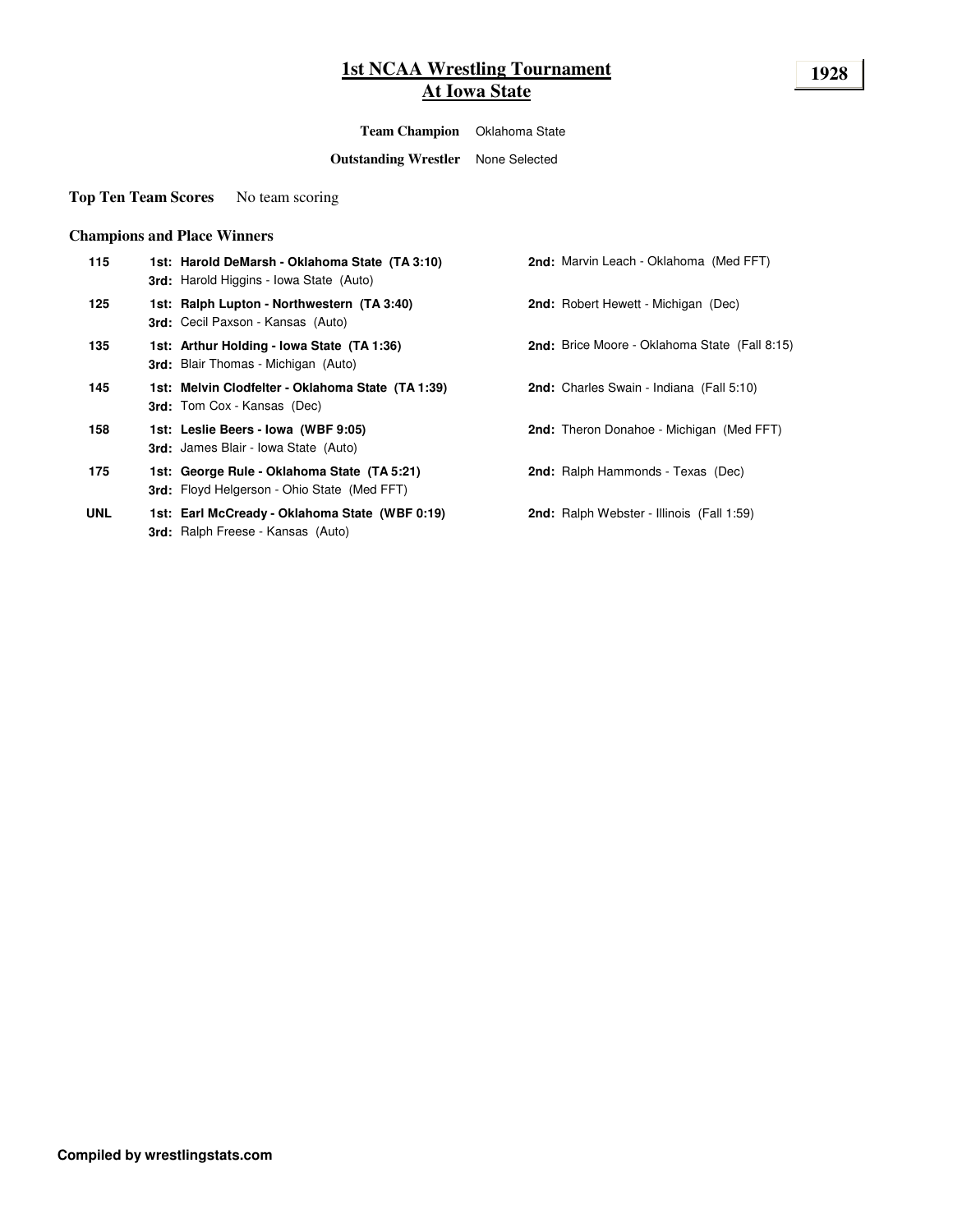# **3/30/1928 and 3/31/1928 at Iowa State 1928 NCAA Championship Page 1 of 7**

## **115 Weight Class**

|                                  |                       | <b>Consolation Bouts</b> |                        |
|----------------------------------|-----------------------|--------------------------|------------------------|
| Bye                              |                       |                          |                        |
| Bye                              | Bye                   |                          |                        |
| Bye                              |                       | Harold Copeland          |                        |
| Harold Copeland, Fort Hays State | Harold Copeland       |                          | Harold Higgins TA 6:02 |
| Bye                              |                       |                          |                        |
| Bye                              | Bye                   |                          |                        |
| Bye                              |                       | Harold Higgins           |                        |
|                                  | Harold Higgins        |                          |                        |
| Harold Higgins, Iowa State       |                       |                          | Harold DeMarsh TA 3:10 |
| Bye                              | <b>Frank Thomas</b>   |                          |                        |
| Frank Thomas, Denver             |                       | Marvin Leach Fall 6:10   |                        |
| Bye                              | Marvin Leach          |                          |                        |
| Marvin Leach, Oklahoma           |                       |                          | Harold DeMarsh TA 2:30 |
| Bye                              | Bye                   |                          |                        |
| Bye                              |                       |                          |                        |
| Bye                              |                       | Harold DeMarsh           |                        |
| Harold DeMarsh, Oklahoma State   | <b>Harold DeMarsh</b> |                          |                        |

#### **Second Place**

Second Marvin Leach, Oklahoma defeated Harold Higgins, Iowa State - Med FFT

### **Third Place**

Third **Harold Higgins, Iowa State automatic**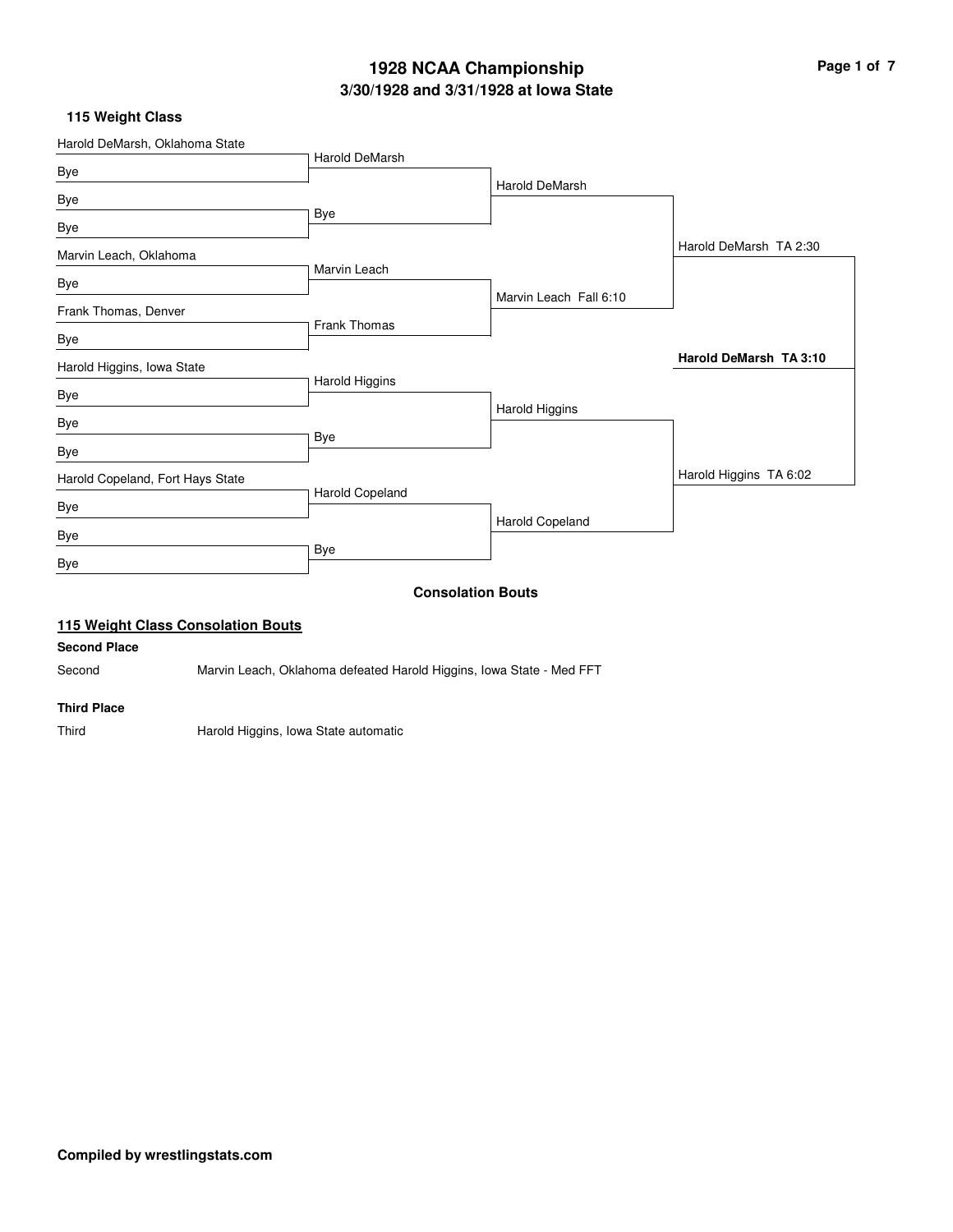# **3/30/1928 and 3/31/1928 at Iowa State 1928 NCAA Championship Page 2 of 7**

## **125 Weight Class**

| Ralph Lupton, Northwestern     |                       |                          |                         |
|--------------------------------|-----------------------|--------------------------|-------------------------|
| Bye                            | Ralph Lupton          |                          |                         |
| Ralph Cornick, Cornell Iowa    |                       | Ralph Lupton TA 7:11     |                         |
| Bye                            | Ralph Cornick         |                          |                         |
| Robert Hewett, Michigan        |                       |                          | Ralph Lupton TA 2:11    |
| Bye                            | <b>Robert Hewett</b>  |                          |                         |
| John Heller, Ohio State        |                       | Robert Hewett TA 8:23    |                         |
| Bye                            | John Heller           |                          |                         |
| Cecil Paxson, Kansas           |                       |                          | Ralph Lupton TA 3:40    |
| Bye                            | Cecil Paxson          |                          |                         |
| Laurance Mantooth, Oklahoma    |                       | Cecil Paxson TA 0:06 OT  |                         |
| Bye                            | Laurance Mantooth     |                          |                         |
| Matthew Hesser, Oklahoma State |                       |                          | Cecil Paxson TA 2:52 OT |
| Bye                            | <b>Matthew Hesser</b> |                          |                         |
| Kynard McCormick, Iowa State   |                       | Matthew Hesser TA 5:25   |                         |
| <b>Bye</b>                     | Kynard McCormick      |                          |                         |
|                                |                       | <b>Consolation Bouts</b> |                         |

## **125 Weight Class Consolation Bouts**

#### **Second Place**

WRB Semi-Final Robert Hewett, Michigan defeated Ralph Cornick, Cornell Iowa - TA 8:48 Second Robert Hewett, Michigan defeated Cecil Paxson, Kansas - TA 1:40

#### **Third Place**

Third Cecil Paxson, Kansas automatic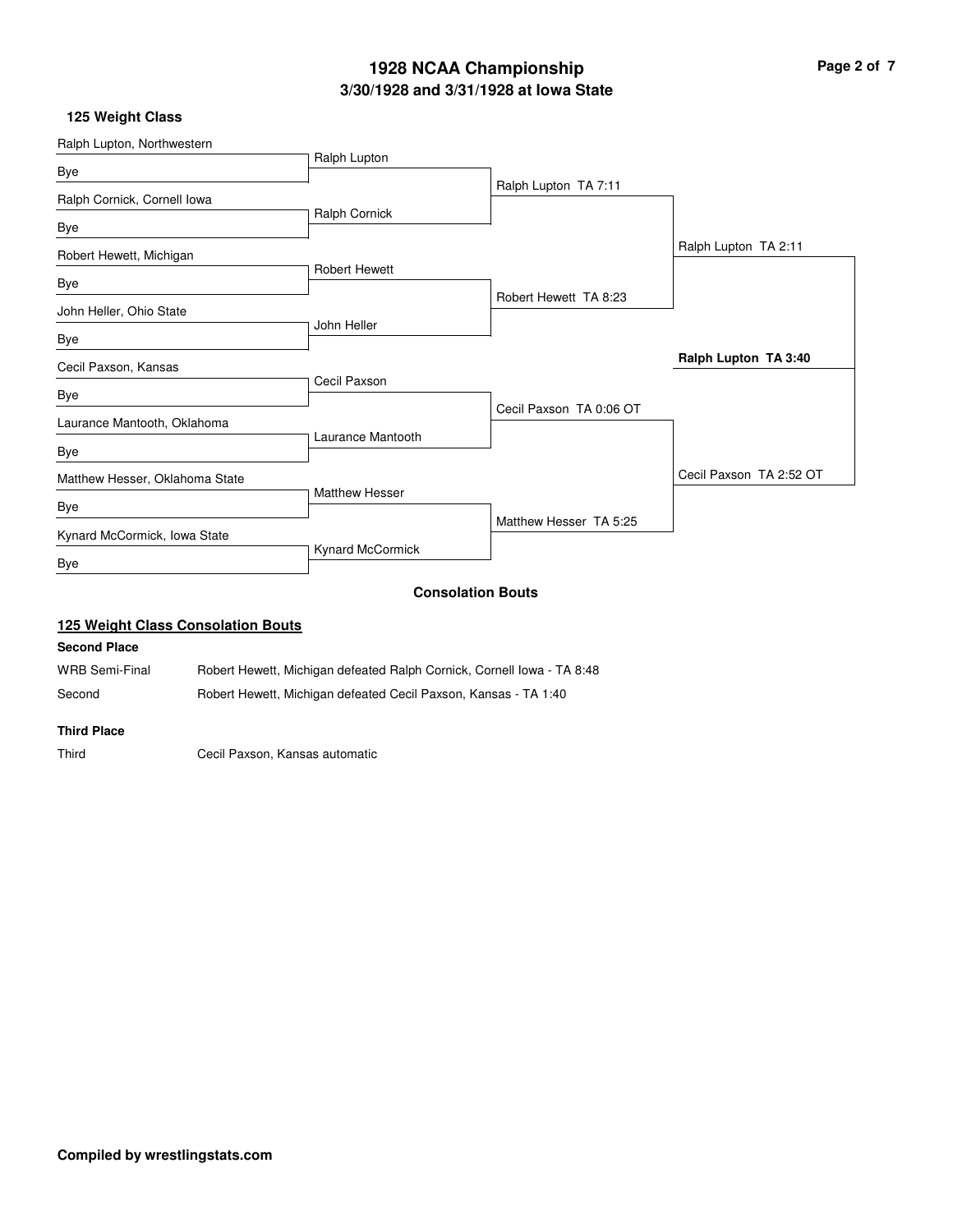# **3/30/1928 and 3/31/1928 at Iowa State 1928 NCAA Championship Page 3 of 7**

## **135 Weight Class**

| Brice Moore, Oklahoma State               |                     |                          |                           |
|-------------------------------------------|---------------------|--------------------------|---------------------------|
| Bye                                       | <b>Brice Moore</b>  |                          |                           |
|                                           |                     | Brice Moore Fall 9:50    |                           |
| Maynard Bell, Cornell Iowa                | Maynard Bell        |                          |                           |
| Bye                                       |                     |                          |                           |
| Theodore Hesmer, Illinois                 |                     |                          | Brice Moore Fall 9:40     |
|                                           | Theodore Hesmer     |                          |                           |
| Bye                                       |                     | <b>Theodore Hesmer</b>   |                           |
| Bye                                       |                     |                          |                           |
| Bye                                       | Bye                 |                          |                           |
| Blair Thomas, Michigan                    |                     |                          | Arthur Holding TA 1:36    |
|                                           | <b>Blair Thomas</b> |                          |                           |
| Bye                                       |                     | Blair Thomas TA 2:09 OT  |                           |
| Finn Eriksen, Northern Iowa               |                     |                          |                           |
| Bye                                       | Finn Eriksen        |                          |                           |
| Arthur Holding, Iowa State                |                     |                          | Arthur Holding TA 2:13 OT |
| Bye                                       | Arthur Holding      |                          |                           |
| Bye                                       |                     | Arthur Holding           |                           |
| Bye                                       | Bye                 |                          |                           |
|                                           |                     | <b>Consolation Bouts</b> |                           |
| <b>135 Weight Class Consolation Bouts</b> |                     |                          |                           |

#### **Second Place**

Second Brice Moore, Oklahoma State defeated Blair Thomas, Michigan - Fall 8:15

### **Third Place**

Third Blair Thomas, Michigan automatic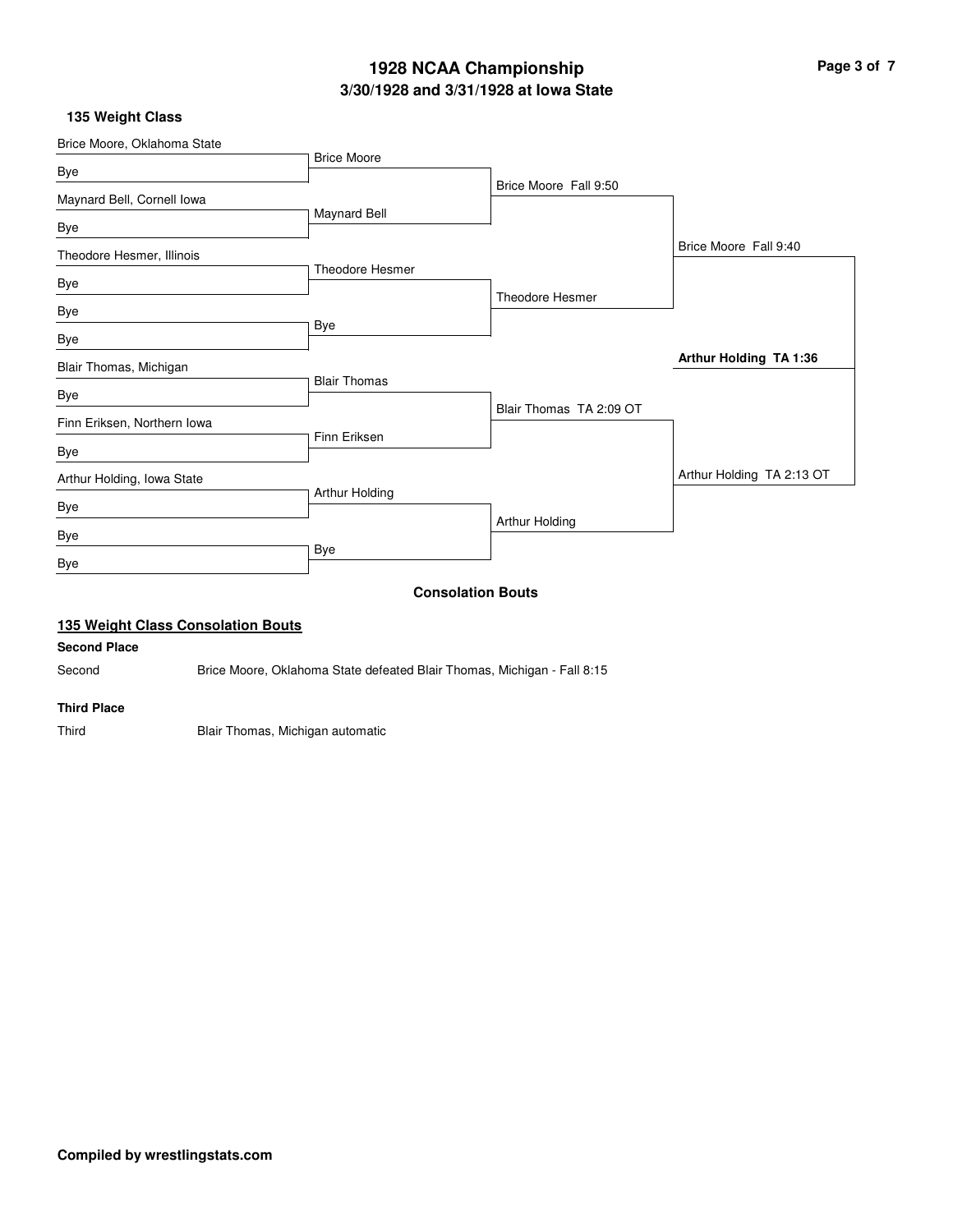## **3/30/1928 and 3/31/1928 at Iowa State 1928 NCAA Championship Page 4 of 7**

## **145 Weight Class**

| Melvin Clodfelter, Oklahoma State |                       |                             |                                  |
|-----------------------------------|-----------------------|-----------------------------|----------------------------------|
|                                   | Melvin Clodfelter     |                             |                                  |
| Bye                               |                       | Melvin Clodfelter Fall 9:50 |                                  |
| Albert Campbell, Illinois         |                       |                             |                                  |
| Bye                               | Albert Campbell       |                             |                                  |
| Clair Grooms, Iowa State          |                       |                             | Melvin Clodfelter TA 3:53        |
|                                   | Clair Grooms          |                             |                                  |
| Bye                               |                       | Clair Grooms TA 1:36        |                                  |
| Russell Sauer, Michigan           |                       |                             |                                  |
| Bye                               | <b>Russell Sauer</b>  |                             |                                  |
| Tom Cox, Kansas                   |                       |                             | <b>Melvin Clodfelter TA 1:39</b> |
|                                   | Tom Cox               |                             |                                  |
| Bye                               |                       | Tom Cox TA 1:30 OT          |                                  |
| Howard McGrath, Cornell Iowa      | <b>Howard McGrath</b> |                             |                                  |
| Bye                               |                       |                             |                                  |
| Charles Swain, Indiana            |                       |                             | Charles Swain TA 2:15 OT         |
|                                   | <b>Charles Swain</b>  |                             |                                  |
| Bye                               |                       | <b>Charles Swain</b>        |                                  |
| Bye                               |                       |                             |                                  |
| Bye                               | Bye                   |                             |                                  |
|                                   |                       | <b>Consolation Bouts</b>    |                                  |

## **145 Weight Class Consolation Bouts**

#### **Second Place**

WRB Semi-Final Albert Campbell, Illinois defeated Clair Grooms, Iowa State - WDF

Second Charles Swain, Indiana defeated Albert Campbell, Illinois - Fall 5:10

#### **Third Place**

Third Tom Cox, Kansas defeated Albert Campbell, Illinois - Dec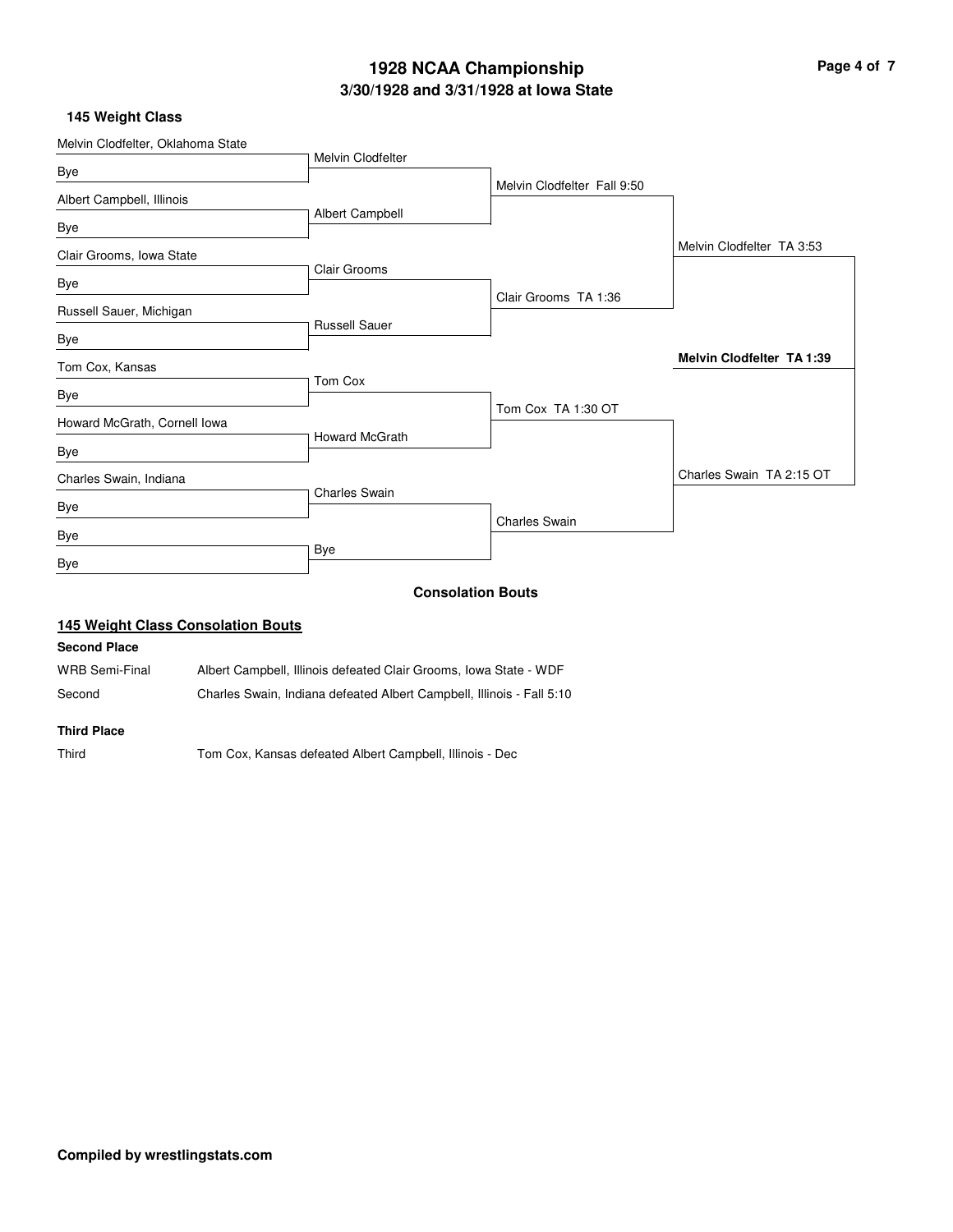# **3/30/1928 and 3/31/1928 at Iowa State 1928 NCAA Championship Page 5 of 7**

## **158 Weight Class**

| Leslie Beers, lowa                        |                       |                          |                        |
|-------------------------------------------|-----------------------|--------------------------|------------------------|
| Bye                                       | Leslie Beers          |                          |                        |
| Ben Ferrier, Minnesota                    |                       | Leslie Beers WDF         |                        |
| Bye                                       | <b>Ben Ferrier</b>    |                          |                        |
| Theron Donahoe, Michigan                  |                       |                          | Leslie Beers TA 2:16   |
| Bye                                       | <b>Theron Donahoe</b> |                          |                        |
| Bye                                       |                       | Theron Donahoe           |                        |
| Bye                                       | Bye                   |                          |                        |
| James Blair, Iowa State                   |                       |                          | Leslie Beers Fall 9:05 |
| Bye                                       | James Blair           |                          |                        |
| Bye                                       |                       | James Blair              |                        |
| Bye                                       | Bye                   |                          |                        |
| Jay Ricks, Oklahoma State                 |                       |                          | James Blair TA 2:08    |
| Bye                                       | Jay Ricks             |                          |                        |
| Bye                                       |                       | Jay Ricks                |                        |
| Bye                                       | Bye                   |                          |                        |
|                                           |                       | <b>Consolation Bouts</b> |                        |
| <b>158 Weight Class Consolation Bouts</b> |                       |                          |                        |
| Connell Bloom                             |                       |                          |                        |

## **Second Place**

Second Theron Donahoe, Michigan defeated James Blair, Iowa State - Med FFT

### **Third Place**

Third James Blair, Iowa State automatic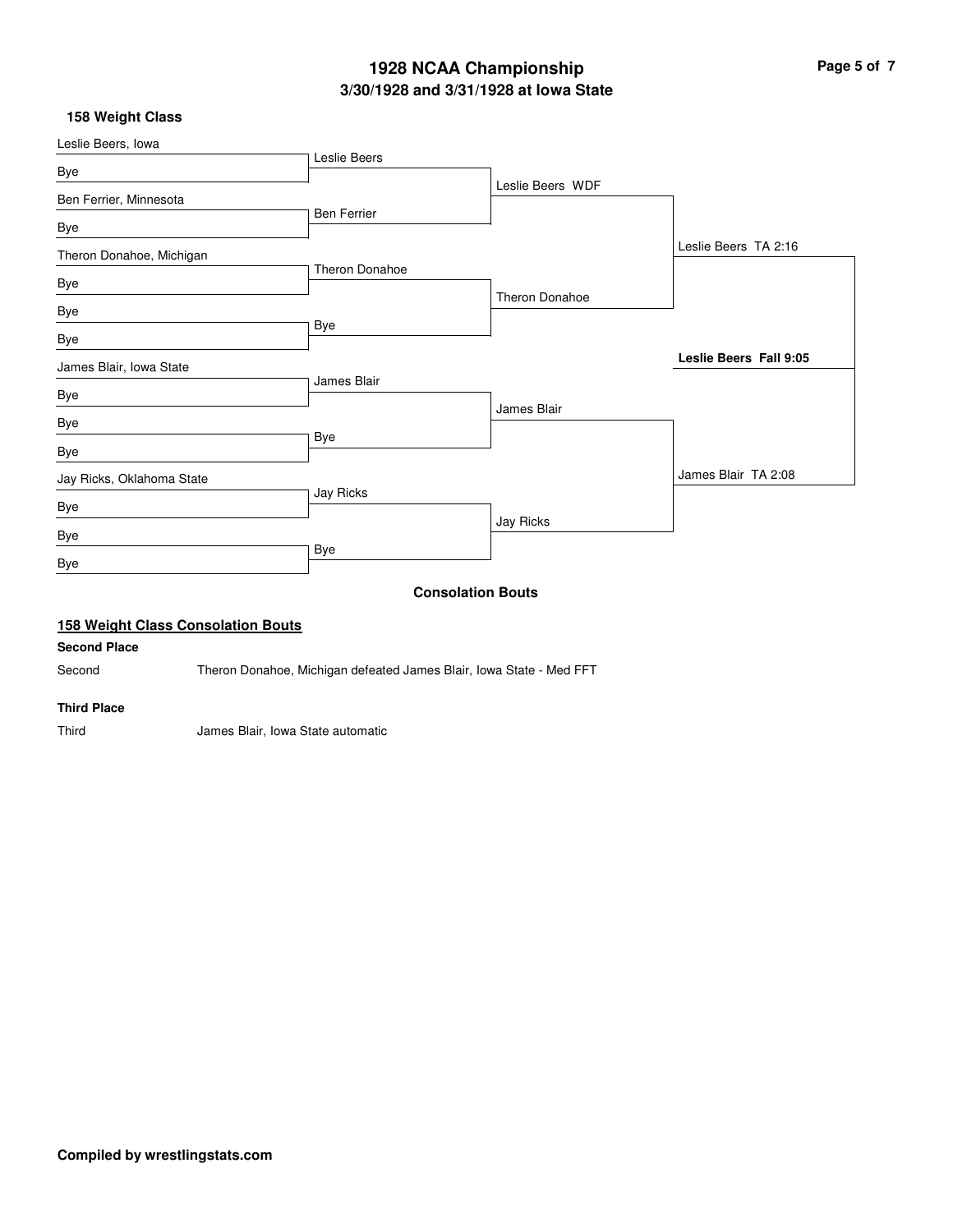## **3/30/1928 and 3/31/1928 at Iowa State 1928 NCAA Championship Page 6 of 7**

## **175 Weight Class**

| George Rule, Oklahoma State     |                      |                          |                          |
|---------------------------------|----------------------|--------------------------|--------------------------|
| Bye                             | George Rule          |                          |                          |
|                                 |                      | George Rule Fall         |                          |
| Kenneth Ruggles, Iowa State     |                      |                          |                          |
| Bye                             | Kenneth Ruggles      |                          |                          |
| Floyd Helgerson, Ohio State     |                      |                          | George Rule Dec          |
|                                 | Floyd Helgerson      |                          |                          |
| Bye                             |                      | Floyd Helgerson          |                          |
| Bye                             |                      |                          |                          |
| Bye                             | Bye                  |                          |                          |
| Leland Wilson, Cornell lowa     |                      |                          | George Rule TA 5:21      |
|                                 | <b>Leland Wilson</b> |                          |                          |
| Bye                             |                      | Leland Wilson TA 3:28 OT |                          |
| Kaare Krogh, Chicago University |                      |                          |                          |
| Bye                             | Kaare Krogh          |                          |                          |
| Ralph Hammonds, Texas           |                      |                          | Ralph Hammonds Fall 2:15 |
|                                 | Ralph Hammonds       |                          |                          |
| Bye                             |                      | Ralph Hammonds           |                          |
| Bye                             |                      |                          |                          |
| Bye                             | Bye                  |                          |                          |
|                                 |                      | <b>Consolation Bouts</b> |                          |
|                                 |                      |                          |                          |

## **175 Weight Class Consolation Bouts**

#### **Second Place**

WRB Semi-Final Floyd Helgerson, Ohio State defeated Kenneth Ruggles, Iowa State - TA 5:20 Second Ralph Hammonds, Texas defeated Floyd Helgerson, Ohio State - TA 5:59

#### **Third Place**

Third Floyd Helgerson, Ohio State defeated Leland Wilson, Cornell Iowa - Med FFT